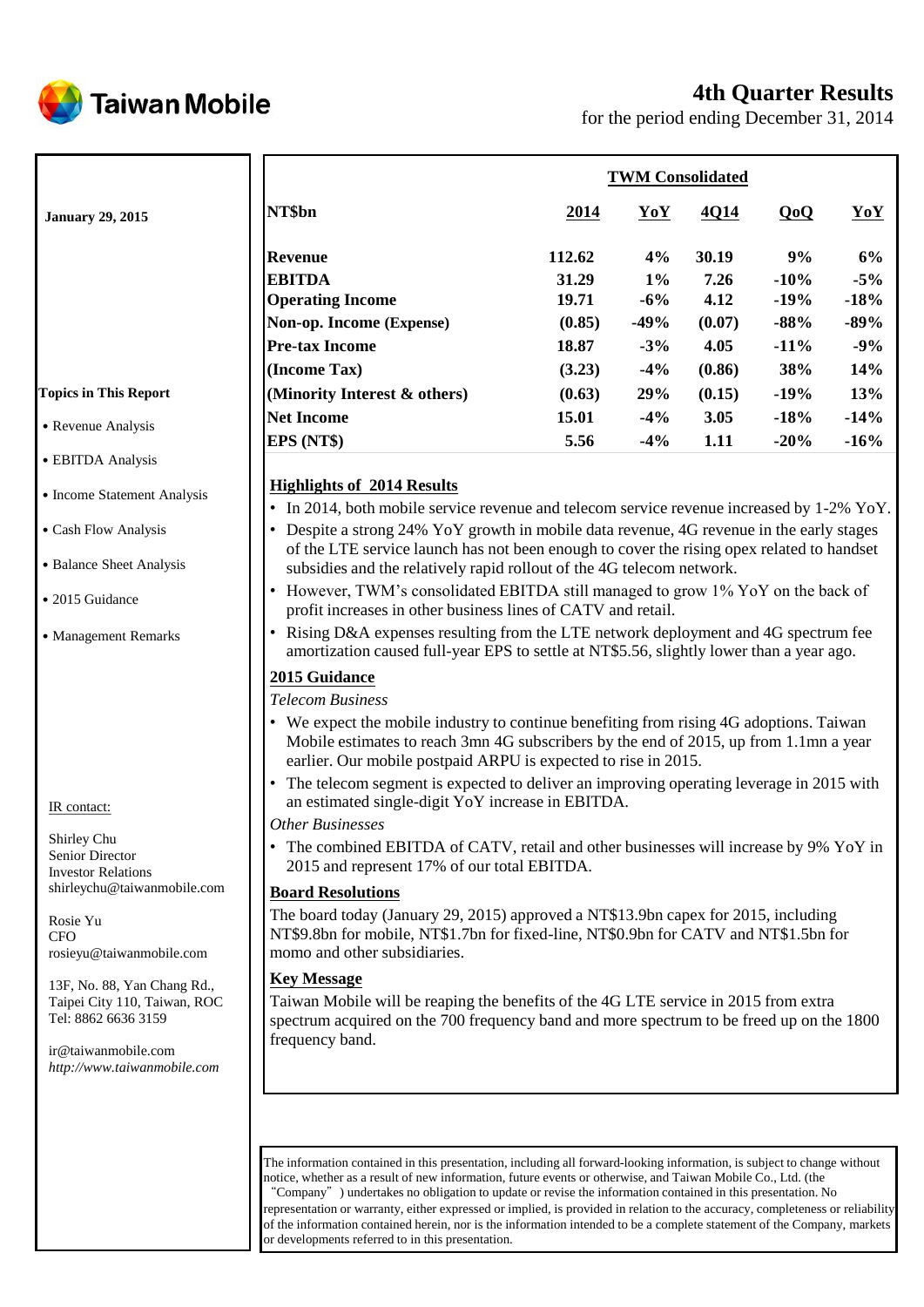

### **o I. Revenue Analysis**

### **Table 1. Key Operational Data**

| <b>Revenue (NT\$bn)</b>   | 4Q14  | QoQ    | YoY     | 2014  | YoY    |
|---------------------------|-------|--------|---------|-------|--------|
| <b>Telecom</b>            | 22.22 | 12%    | 4%      | 82.36 | $1\%$  |
| Mobile Service            | 13.58 | 0%     | 0%      | 54.07 | 0%     |
| Device Sales              | 6.89  | 53%    | 19%     | 21.10 | 5%     |
| Fixed-line                | 0.83  | $-1\%$ | $-3\%$  | 3.34  | $-4%$  |
| <b>IDD</b>                | 0.39  | $-9\%$ | $-22\%$ | 1.71  | $-22%$ |
| ISR & Others              | 0.54  | 5%     | $-6\%$  | 2.14  | $-1\%$ |
| <b>CATV</b>               | 1.61  | $1\%$  | 2%      | 6.38  | 2%     |
| - Pay-TV related          | 1.11  | 1%     | 1%      | 4.39  | 2%     |
| - Broadband               | 0.31  | 1%     | 6%      | 1.22  | 5%     |
| - Content & others        | 0.20  | 1%     | $-3%$   | 0.76  | $-1\%$ |
| $\mathbf{mono}^1$         | 6.33  | $1\%$  | 13%     | 23.90 | 16%    |
| - TV shopping & catalogue | 2.10  | $-2\%$ | $-3\%$  | 8.45  | $-3%$  |
| - Online shopping         | 4.11  | 3%     | 24%     | 14.98 | 30%    |
| Others <sup>2</sup>       | 0.12  | 10%    | NM      | 0.38  | NM     |

Note 1: momo announced the sale of its cosmetic stores and department store operations on March 28, 2014 and August 30, 2013, respectively. The related operating and non-operating results of the aforementioned business lines were reclassified retroactively as discontinued operations in the consolidated P&L and thus were not included in tables 1, 2 and 3.

Note 2: Other revenue primarily consists of rental income related to leases on commercial space owned by our 49.9%-held Taipei New Horizon Co., Ltd., which became a consolidated entity on Feb 21, 2014.

|                               | <b>4014</b> | 3014  | 4013  | 0 <sub>0</sub> | YoY    |
|-------------------------------|-------------|-------|-------|----------------|--------|
| <b>Mobile Subscribers (K)</b> | 7.430       | 7.498 | 7,225 | $-1\%$         | 3%     |
| - Post-paid                   | 6,059       | 6,083 | 6,099 | 0%             | $-1\%$ |
| <b>Monthly Churn</b>          | $2.7\%$     | 2.0%  | 2.0%  |                |        |
| MOU(bn)                       | 2.86        | 3.05  | 3.49  | $-6%$          | $-18%$ |
| Pay-TV Subs (K)               | 588         | 587   | 584   | $0\%$          | $1\%$  |
| Cable Broadband Subs (K)      | 190         | 187   | 180   | 1%             | 5%     |
| $DTV$ Subs $(K)$              | 172         | 164   | 127   | 5%             | 35%    |

| NT\$                               | <b>4014</b> | 3014 | 4Q13 | QoQ | YoY   |
|------------------------------------|-------------|------|------|-----|-------|
| <b>Wireless</b>                    |             |      |      |     |       |
| Post-paid ARPU<br>(residual value) | 843         | 843  | 840  | 0%  | 0.4%  |
| <b>Cable MSO</b>                   |             |      |      |     |       |
| <b>Basic TV ARPU</b>               | 493         | 493  | 493  | 0%  | 0%    |
| <b>Broadband ARPU</b>              | 545         | 546  | 539  | 0%  | 1%    |
| <b>DTV ARPU</b>                    | 133         | 133  | 138  | 0%  | $-4%$ |
| Blended ARPU <sup>1</sup>          | 806         | 801  | 792  | 1%  | 2%    |

Cable TV & broadband related revenue (excluding content agency) divided by CATV subscriber number

In 2014, all of TWM's business lines posted revenue increases compared to a year ago with especially strong growth coming from momo's online shopping business. Telecom revenue was boosted by rising handset sales. The CATV division continued to report a steady rise in both pay-TV related and cable broadband revenues.

### *Telecom:*

The 16% of 4G user take-up rate at 2014 year end has started contributing to the 25% YoY increase in wireless data revenue in 4Q14, accelerating from 14% a quarter ago, under the residual value method. As such, mobile service revenue was resilient despite MOU drops for the quarter.

4Q14 device sales surged QoQ and YoY due to popularity of iPhone 6.

IDD revenue decline came largely from pricing competition from rivals and OTT service substitution.

Rising blended churn rate was due to implementing more stringent control over the number of outstanding prepaid cards to reduce inactive accounts. Postpaid churn rate, on the other hand, remained relatively stable.

# *Cable:*

Benefiting from continual increases in digital TV service adoption and organic growth in basic TV subscriptions, 4Q pay-TV related revenue was up by 1% from a year ago.

Broadband revenue maintained a mid-single digit YoY growth on the back of a steady increase in the cable internet subscriber base.

Blended ARPU still grew 2% YoY as a result of our upselling strategy.

### *momo*

momo's revenue increase was mainly due to a solid 24% YoY growth in the online shopping business.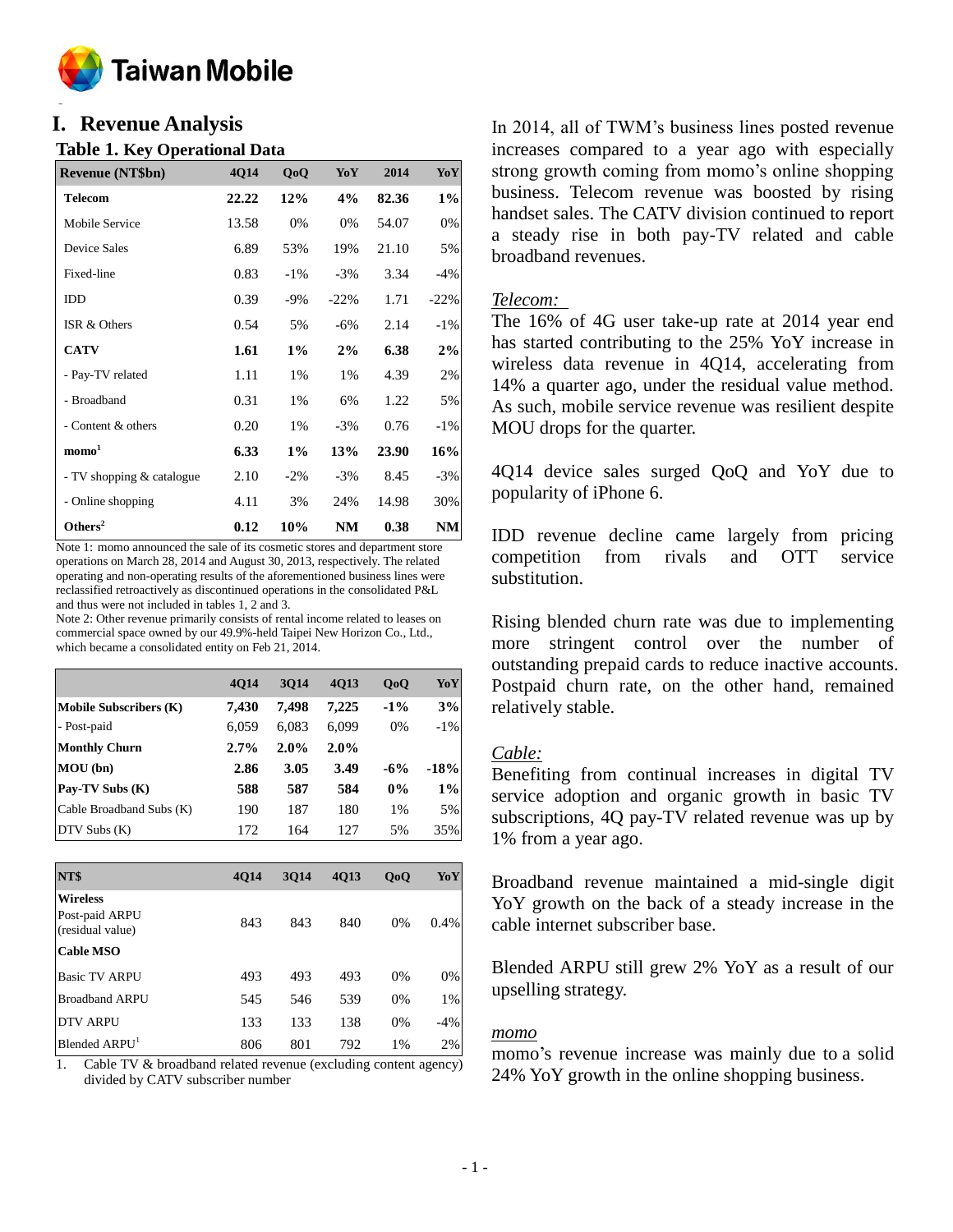

# **II. EBITDA Analysis**

### **Table 2. EBITDA Breakdown**

| NT\$bn                | 4Q14  | QoQ             | $\bf{YoY}$  | 2014  | YoY         |
|-----------------------|-------|-----------------|-------------|-------|-------------|
| <b>EBITDA</b>         | 7.26  | $-10%$          | $-5%$       | 31.29 | $1\%$       |
| - Telecom             | 5.96  | $-11%$          | $-8%$       | 26.11 | $-2%$       |
| - CATV                | 0.86  | $-1\%$          | 6%          | 3.44  | 5%          |
| - momo <sup>1</sup>   | 0.39  | $-16%$          | 29%         | 1.56  | 50%         |
| - others              | 0.05  | $-24%$          | NM          | 0.20  | NM          |
| Margin                | 24.0% | $-5.2$ ppts     | $-2.7$ ppts | 27.8% | $-0.8$ ppts |
| - Telecom             | 26.8% | $-7.0$ ppts     | $-3.7$ ppts | 31.7% | $-0.9$ ppts |
| - CATV                | 53.0% | $-0.8$ ppts     | $+2.2$ ppts | 53.9% | $+1.4$ ppts |
| - momo                | 6.1%  | $-1.2$ ppts     | $+0.7$ ppts | 6.5%  | $+1.5$ ppts |
| - others              |       | 41.6% -18.7ppts | NM          | 52.6% | NM          |
|                       |       |                 |             |       |             |
| D&A                   | 3.14  | 4%              | 22%         | 11.58 | 16%         |
| - Telecom             | 2.80  | 4%              | 21%         | 10.33 | 15%         |
| - CATV                | 0.22  | 6%              | 20%         | 0.82  | 20%         |
| $-$ momo <sup>1</sup> | 0.04  | 2%              | 36%         | 0.13  | 29%         |
| - others              | 0.04  | $-1\%$          | $\rm{NM}$   | 0.14  | <b>NM</b>   |
| <b>EBIT</b>           | 4.12  | $-19%$          | $-18%$      | 19.71 | $-6%$       |
| - Telecom             | 3.16  | $-22%$          | $-25%$      | 15.78 | $-11%$      |
| - CATV                | 0.63  | $-3%$           | 2%          | 2.62  | 1%          |
| - momo <sup>1</sup>   | 0.35  | $-18%$          | 28%         | 1.43  | 53%         |
| - others              | 0.01  | $-62%$          | <b>NM</b>   | 0.06  | NM          |

Note 1: momo announced the sale of its cosmetic stores and department store operations on March 28, 2014 and August 30, 2013, respectively. The related operating and non-operating results of the aforementioned business lines were reclassified retroactively as discontinued operations in the consolidated P&L and thus were not included in tables 1, 2 and 3.

Note 2: The combined total of telecom, CATV, momo and others does not equal the consolidated total of each account due to minor adjustments and eliminations.

#### **Table 3. Non-operating Item**

| NT\$bn                            | <b>4014</b> | 0 <sub>0</sub> | YoY    | 2014   | YoY    |
|-----------------------------------|-------------|----------------|--------|--------|--------|
| <b>Non-Operating</b>              | (0.07)      | $-88%$         | $-89%$ | (0.85) | $-49%$ |
| -Net Interest Income<br>(Expense) | (0.11)      | $-31%$         | 5%     | (0.51) | 67%    |
| - Write-off Loss                  | (0.37)      | $-14%$         | $-26%$ | (0.97) | $-29%$ |
| -Other revenue                    | 0.41        | 899%           | NM     | 0.63   | NΜ     |

# EBITDA Analysis

In 4Q14, increasing expenses related to the launch of the well-received new iPhone 6 (Sep. 26, 2014 vs. iPhone 5S/5C in Oct. 25, 2013) weighed on telecom EBITDA QoQ and YoY. EBITDA YoY growth from momo and the CATV business, however, remained healthy.

Rising revenues in HBG's broadband and DTV businesses supported a YoY increase to its EBIDTA for the quarter.

In 4Q14, momo's EBITDA grew 29% YoY credited to strong revenue growth in the online shopping business and channel cost cutting measures implemented in the TV home shopping business primarily. The sequential EBITDA decline for momo was due to a lower revenue mix in high-margin products.

# D&AAnalysis

Telecom D&A expense increased due to an expanding 4G network rollout and the amortization of the 4G license fees starting once 4G launched on the 700MHz and 1800MHz bands in June and September, respectively.

The increase in CATV D&A expense was due to a rising depreciation expense from a growing installed base for the digital set-top-boxes.

# Non-Operating Item Analysis

In 4Q14, non-operating expenses came off sequentially due to 1) lower interest expenses as bank loans have continuously been paid down, 2) fewer asset write-off losses executed and 3) the reversal of provisions after winning a case against a dissenting shareholder.

For 2014, non-operating expenses declined YoY mainly credited to lower full-year asset write-off losses and one-time gains from winning the lawsuit mentioned above and a land disposal.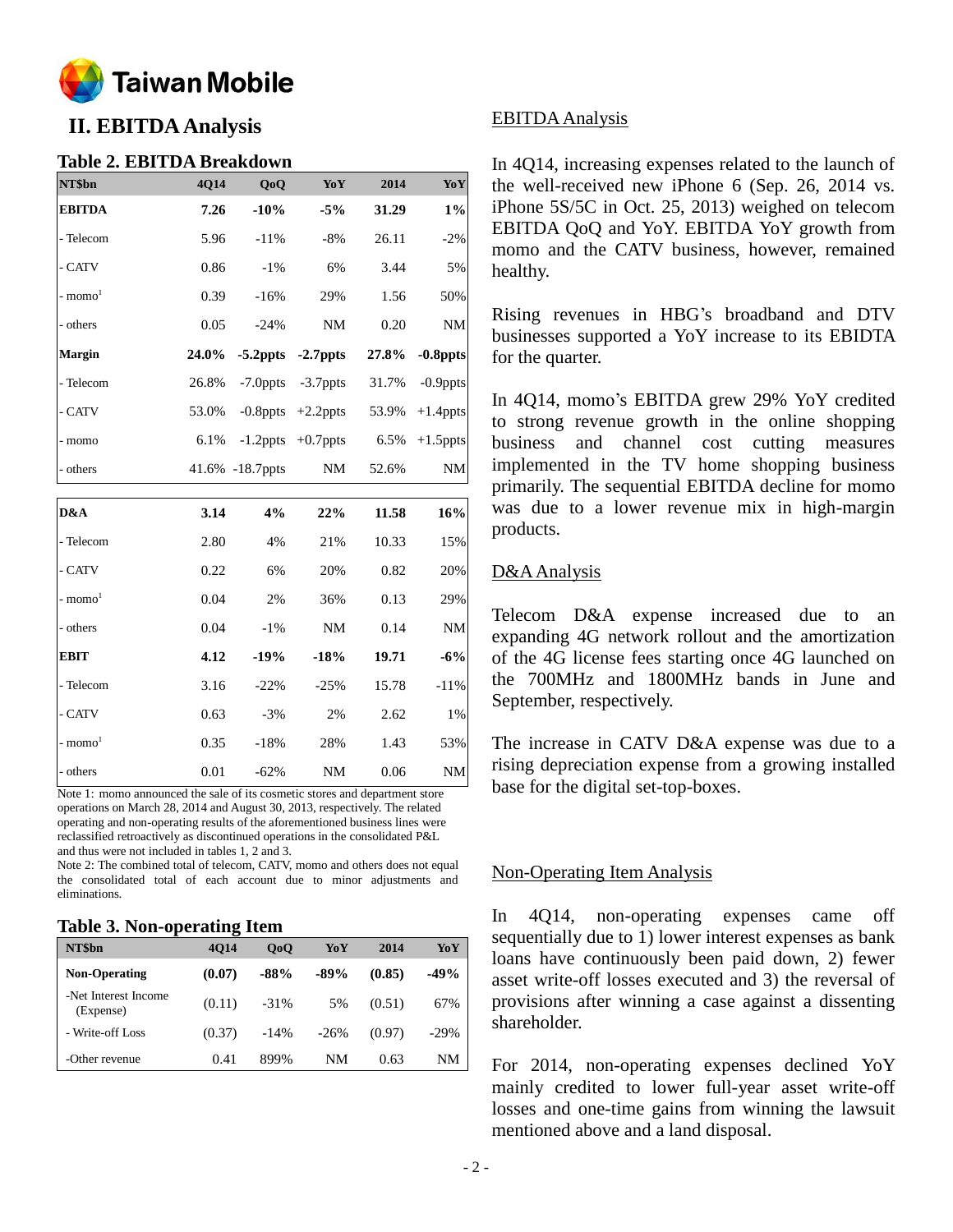

# **III. Income Statement Analysis**

# **Table 4. 4Q14 Consolidated Results vs. Forecast**

| NT\$bn                      | 4Q14    | YoY         | $%$ of<br>4Q14<br><b>Forecast</b> | 2014    | <b>YoY</b>  |
|-----------------------------|---------|-------------|-----------------------------------|---------|-------------|
| <b>Revenue</b>              | 30.19   | 6%          | 100%                              | 112.62  | 4%          |
| <b>Operating Cost</b>       | (21.46) | 14%         | 98%                               | (75.10) | 8%          |
| <b>Operating Expense</b>    | (4.62)  | 1%          | 101%                              | (17.81) | 0%          |
| <b>Operating Income</b>     | 4.12    | $-18%$      | 106%                              | 19.71   | $-6\%$      |
| Non-op. Income<br>(Expense) | (0.07)  | $-89%$      | 12%                               | (0.85)  | -49%        |
| Pre-tax Income              | 4.05    | $-9\%$      | 121%                              | 18.87   | $-3%$       |
| <b>Net Income</b>           | 3.05    | $-14%$      | 105%                              | 15.01   | $-4%$       |
| EPS (NT\$)                  | 1.11    | $-16%$      | 105%                              | 5.56    | $-4\%$      |
| <b>EBITDA</b>               | 7.26    | $-5%$       | 102%                              | 31.29   | $1\%$       |
| <b>EBITDA</b> margin        | 24.0%   | $-2.7$ ppts |                                   | 27.8%   | $-0.8$ ppts |

### Income Statement Analysis

### *4Q14 Guidance Achievement Rate Analysis*

The total revenue target was achieved for the quarter. We have already had 16% of the postpaid customers adopting 4G service since the commercial launch in June. This also propelled bundled handset sales revenue in 4Q.

Consolidated EBITDA and EBIT came in at 102% and 106% of the quarterly guidance as a result of lower-than-expected telecom opex and D&A expense, respectively.

Non-operating expenses came in lower than forecasted due to a one-off income related to the lawsuit mentioned in the previous section.

To sum up, 4Q14 net income was ahead of our forecast by 5%.

### *2014 YoY Analysis*

In 2014, both mobile service revenue and telecom service revenue increased by 1-2% YoY.

Despite a strong 24% YoY growth in mobile data revenue, 4G revenue in the early stages of the LTE service launch has not been enough to cover the rising opex related to handset subsidies and the relatively rapid rollout of the 4G telecom network.

However, TWM's consolidated EBITDA still managed to grow 1% YoY on the back of profit increases in other business lines of CATV and retail.

Rising D&A expenses resulting from the LTE network deployment and 4G spectrum fee amortization caused full-year EPS to settle at NT\$5.56, slightly lower than a year ago.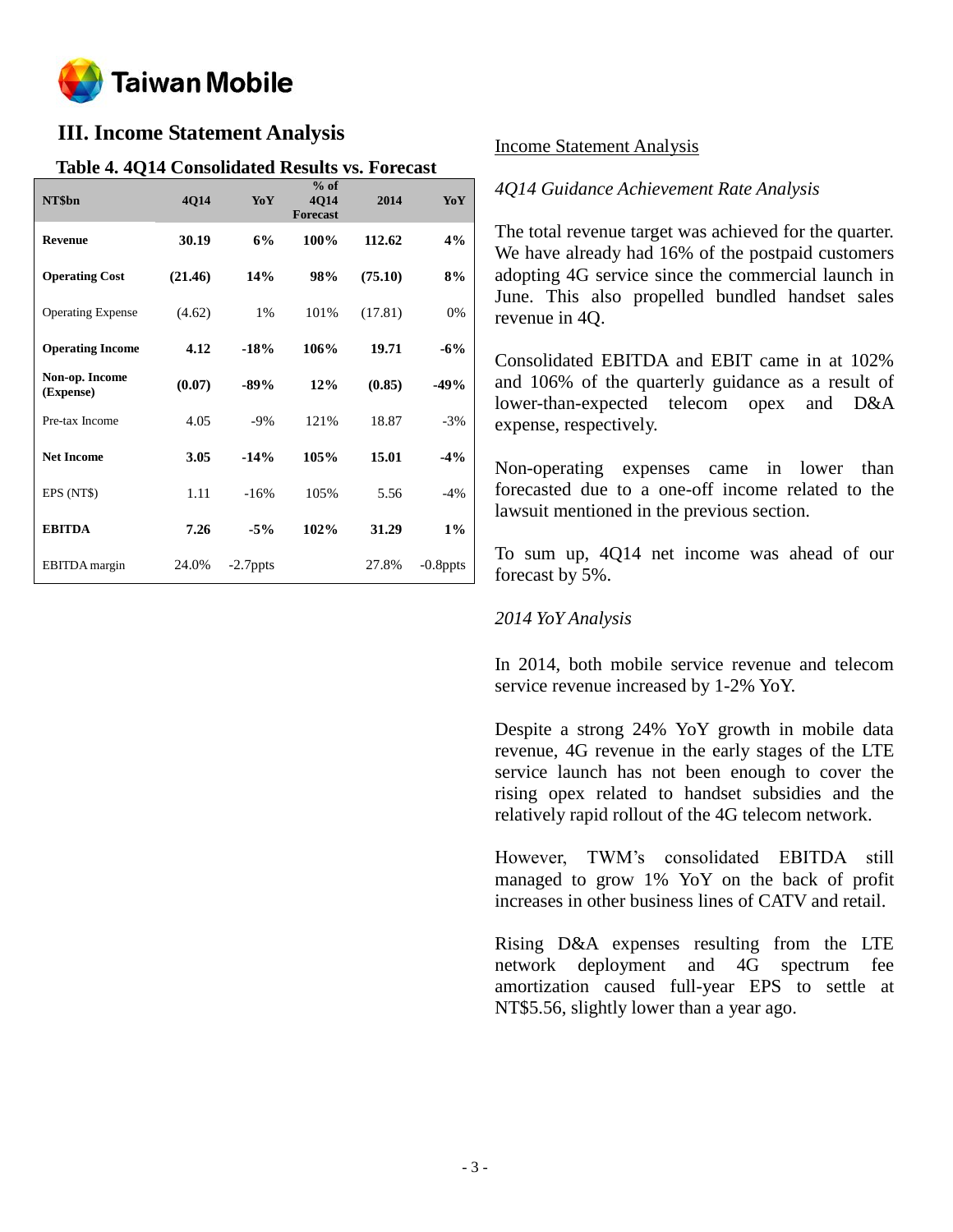

# **IV. Cash Flow Analysis**

# **Table 5. Cash Flow**

| NT\$bn                                          | 2014    | 2013    | 4Q14    | 3Q14    |
|-------------------------------------------------|---------|---------|---------|---------|
| <b>Total Op Sources/(Uses)</b>                  | 28.34   | 24.83   | 7.23    | 7.59    |
| Pre-tax Income                                  | 18.77   | 19.12   | 4.05    | 4.54    |
| Depreciation                                    | 9.72    | 8.77    | 2.53    | 2.47    |
| Amortization                                    | 1.87    | 1.23    | 0.61    | 0.54    |
| Changes in Working Capital                      | (3.72)  | (6.33)  | (0.54)  | (0.65)  |
| <b>Asset Write-off Add-backs</b>                | 0.97    | 1.40    | 0.37    | 0.43    |
| Other Add-backs                                 | 0.73    | 0.64    | 0.21    | 0.25    |
| <b>Net Investing</b><br>Sources/(Uses)          | (19.66) | (42.37) | (10.23) | (3.66)  |
| Capex                                           | (14.70) | (12.01) | (4.07)  | (3.59)  |
| Divestment (Acquisition)                        | (4.40)  | (1.75)  | (4.33)  | 0.00    |
| <b>Other Financial Assets</b><br>$(Increase)^1$ | (1.94)  | 0.25    | (1.88)  | (0.17)  |
| Cash from the consolidation<br>of Subsidiary    | 1.19    |         |         |         |
| 4G License fee                                  |         | (29.01) |         |         |
| Others                                          | 0.19    | 0.15    | 0.05    | 0.10    |
| <b>Net Financing</b><br>Sources/(Uses)          | (8.74)  | 19.29   | 3.90    | (2.94)  |
| Short-Term Borrowings                           | (11.71) | 27.44   | (1.27)  | 7.79    |
| <b>Commercial Paper Payable</b><br>Increase     | 3.19    | 2.40    | (0.20)  | 4.49    |
| Dividend Payment <sup>2</sup>                   | (15.29) | (15.04) |         | (15.06) |
| Corporate Bond Payable                          |         | 1.80    |         |         |
| Long-Tern Bank Loan                             | 8.90    | 3.00    | (1.00)  | (0.11)  |
| Disposal of Treasury Shares                     | 2.97    |         | 2.97    |         |
| Minority Interest Increase                      | 3.51    |         | 3.46    |         |
| Others                                          | (0.31)  | (0.31)  | (0.06)  | (0.05)  |
| <b>Net Cash Position Chg.</b>                   | (0.05)  | 1.76    | 0.92    | 0.99    |

1. Inclusive of prepayments for equipment and the acquisition of computer software & other intangible assets

2. Including momo's dividend payment

### **Table 6. Capex & FCF**

| NT\$bn                | 2014  | 2013   | <b>4014</b> | 3Q14 |
|-----------------------|-------|--------|-------------|------|
| <b>Cash Capex</b>     | 14.70 | 12.01  | 4.07        | 3.59 |
| - Mobile              | 9.62  | 7.06   | 3.06        | 2.95 |
| - Fixed-line          | 1.54  | 3.74   | 0.48        | 0.30 |
| - Cable MSO           | 0.98  | 0.73   | 0.22        | 0.27 |
| - momo & others       | 2.57  | 0.49   | 0.31        | 0.06 |
| % of Revenue          | 13%   | $11\%$ | 13%         | 13%  |
| <b>Free Cash Flow</b> | 13.63 | 12.82  | 3.16        | 4.00 |

### Cash Flow Analysis

4Q14 operating cash inflow remained flat QoQ.

The 4Q14 net investing cash outflow was mainly for 1) a NT\$4.07bn cash capex, 2) an investment of NT\$2.98bn in Ambit by TWM and 3) a NT\$3.18bn investment made by momo for cash management purposes.

In terms of financing activities, 4Q14 net cash inflow was a combination of 1) NT\$2.97bn in proceeds from the sale of TWM's treasury shares, 2) NT\$3.27bn in cash raised from momo's rights issue at its IPO and 3) NT\$2.47bn in bank loan repayments.

The 2014 full-year operating cash inflow increased due to lower cash outflows from working capital. In contrast to gearing up in 2013 to fund the 4G license fee, we have started paying down bank borrowings in 2014 on the back of the company's ability in generating cash.

### Capex and Free Cash Flow Analysis

In 2014, full-year cash capex was up YoY mainly due to accelerated 4G network deployment and momo's spending related to the set-up of the logistics and warehousing center. Having said that, full-year free cash flow in 2014 was on the rise benefiting from higher operating cash inflows compared to a year ago.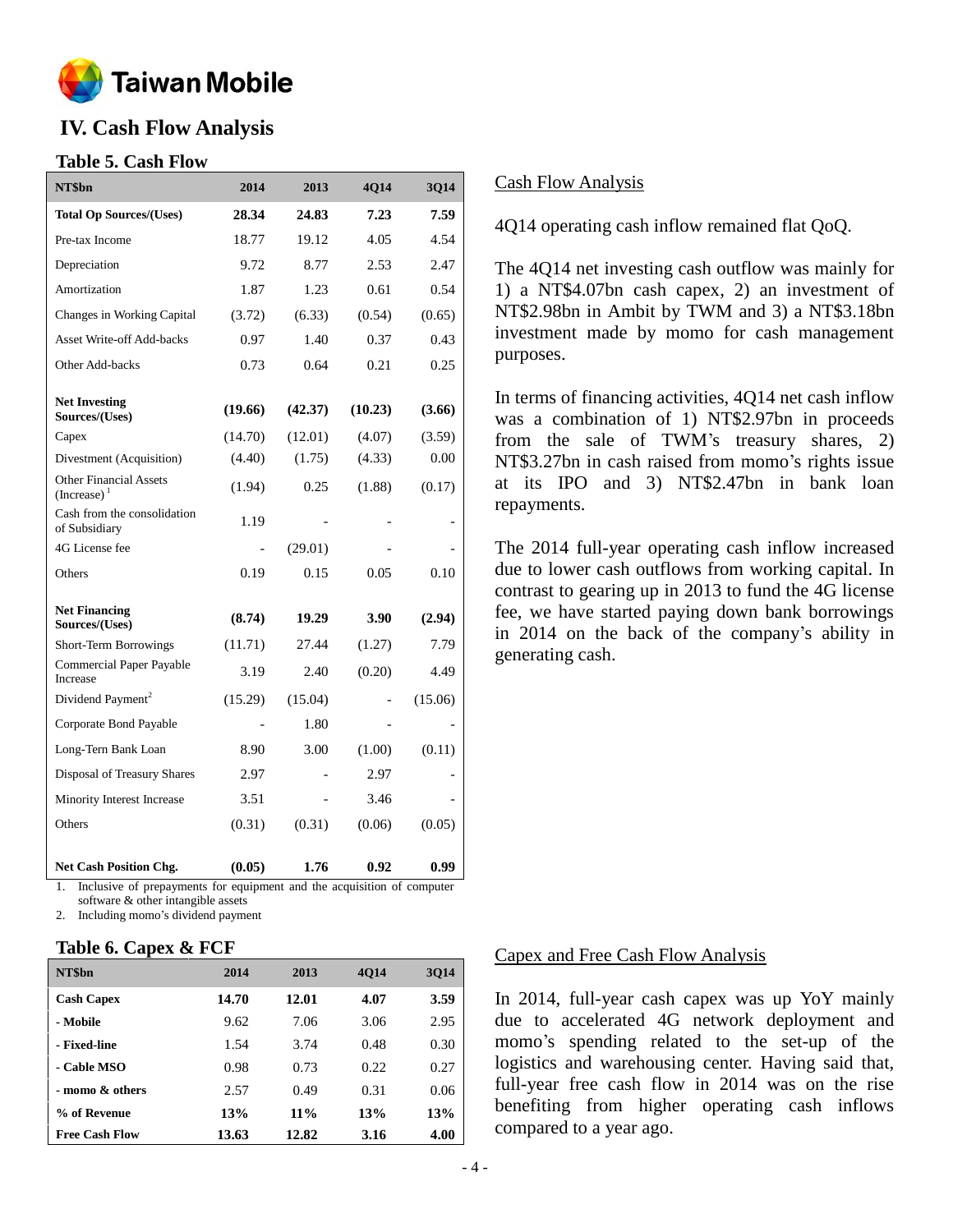

# **V. Balance Sheet Analysis**

### **Table 7. Balance Sheet**

| NT\$bn                             | 4Q14    | 3Q14    | 4Q13    |
|------------------------------------|---------|---------|---------|
| <b>Total Assets</b>                | 153.54  | 146.66  | 138.35  |
| <b>Current Assets</b>              | 32.83   | 28.71   | 29.49   |
| - Cash & Cash Equivalents          | 7.90    | 6.99    | 7.95    |
| - Accounts Receivable              | 15.02   | 14.77   | 14.63   |
| - Inventories                      | 3.21    | 3.31    | 3.78    |
| - Available-for-Sale Assets        | 2.21    | 0.94    | 0.96    |
| - Other Current Assets             | 4.48    | 2.70    | 2.16    |
| Non-current Assets                 | 120.70  | 117.95  | 108.86  |
| - Long-Term Investment             | 5.07    | 2.51    | 4.19    |
| - Property and Equipment           | 47.07   | 47.24   | 42.99   |
| - Concession                       | 39.10   | 39.37   | 32.75   |
| - Other Non-current Assets         | 29.46   | 28.83   | 28.93   |
| <b>Liabilities</b>                 | 87.03   | 89.39   | 79.83   |
| <b>Current Liabilities</b>         | 53.47   | 55.14   | 58.61   |
| - ST Debt/Commercial Paper Payable | 26.70   | 28.17   | 34.00   |
| - Other Current Liabilities        | 26.77   | 26.97   | 24.60   |
| Non-current Liabilities            | 33.56   | 34.25   | 21.23   |
| - Long-Term Borrowings             | 27.98   | 28.98   | 16.79   |
| - Other Non-current Liabilities    | 5.58    | 5.28    | 4.43    |
| <b>Shareholders' Equity</b>        | 66.51   | 57.27   | 58.52   |
| -Paid-in Capital                   | 34.21   | 34.21   | 34.21   |
| -Capital Surplus                   | 14.72   | 12.49   | 12.46   |
| -Legal Reserve                     | 21.54   | 21.54   | 19.26   |
| -Un-appropriated Earnings          | 4.83    | 4.83    | 6.61    |
| -Treasury Shares                   | (29.72) | (31.08) | (31.08) |
| -Non-controlling Interest          | 6.25    | 3.16    | 1.09    |
| -Retained Earnings & Others*       | 14.68   | 12.11   | 15.97   |

\* Including YTD profits and other equity items

### **Table 8. Ratios**

|                                   | <b>4014</b> | 3014 | 4Q13 |
|-----------------------------------|-------------|------|------|
| <b>Current Ratio</b>              | 61%         | 52%  | 50%  |
| Interest Coverage (x)             | 31.9        | 27.0 | 35.4 |
| <b>Net Debt (Cash) to Equity</b>  | 70%         | 88%  | 73%  |
| Net Debt $(Cash)$ to EBITDA $(x)$ | 1.49        | 1.61 | 1.38 |
| <b>ROE</b> (annualized)           | 20%         | 28%  | 25%  |
| <b>ROA</b> (annualized)           | 8%          | 11%  | 11%  |

# Assets

In 4Q14, cash balance increased QoQ as shown in the cash flow analysis section.

The rises in available-for-sale assets and other current assets in 4Q14 were due to momo's cash management.

Long-term investment increased mainly resulting from TWM's acquisition of a 14.9% stake in Ambit.

The 49.9%-held Taipei New Horizon (TNH) has been consolidated into TWM's financials since Feb. 21, 2014. The YoY increase in concession was a reflection of superficies granted by the government to TNH.

### Liabilities & Shareholders' Equity

TWM's gross debt decreased sequentially to NT\$54.68bn, after NT\$2.47bn in bank borrowings and commercial paper payables were repaid.

Capital surplus increased due to a combination of: 1) the sale of 32mn of TWM's treasury shares, 2) momo's rights issue for its IPO and 3) TWM's disposal of some momo shares for greenshoe purposes. Shareholders' equity also rose accordingly.

# Ratio Analysis

Both interest coverage and ratio of net debt to EBITDA improved for the quarter due to declining gross debt. The drops in ROE and ROA mainly resulted from the rise in shareholders' equity analyzed in the previous paragraph.